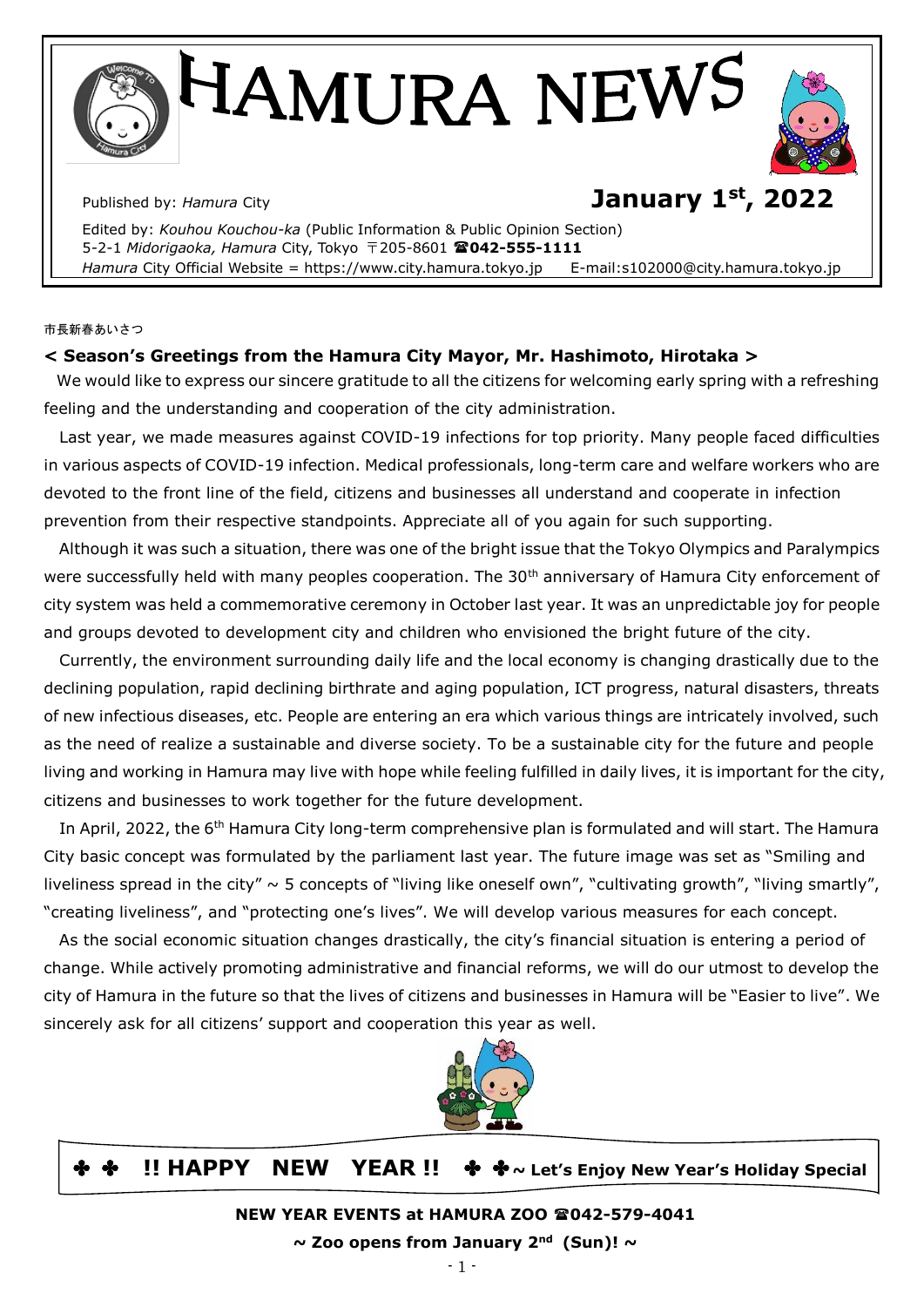#### 干支の記念入園券販売

#### **< 2022 Oriental Zodiac New Year Memorial Tickets >**

2022 Memorial Tickets will be sold from our first opening day of the New Year, **January 2nd (Sun), 9AM~**. We have been selling Oriental Zodiac Memorial Tickets every year since 1983. The beautiful work of art printed on the ticket is drawn by a Hamura resident, Mr. Tsunenobu Namiki, a renowned lacquer artist. Sold at: Hamura Zoo Front Entrance

Ticket number: 1,000 tickets

Price: ¥400 (expires on December 31<sup>th</sup> (Sat))

Inquiries: Hamura Zoo  $\textcircled{2}042-579-4041$ 

郷土博物館 お正月

# **KYOUDO HAKUBUTSUKAN (CITY MUSEUM) 042-558-2561**  ~**We will open on January 4th(Tue)**~

Open Time: 9AM~5PM (Old Shimoda Residence closes at 4PM.) Close Day: Every Mondays exclude Holiday's Monday

季節かざり「お正月かざり」

#### **< New Year Special Decoration Exhibition >**

"Hamayumi" is given to the 1<sup>st</sup> New Year when a boy is born. Introducing the "Hamayumi" which literally means "Breaking" the "Devil" and has the meaning of being a talisman for children.

Date: Jan. 4 th (Tue) ~ 10th (Mon, Holiday) Location: Orientation Hall

#### 企画展「むかしのくらし」

# **< Exhibition "Old Days Livelihood" >**

This is an exhibition related to local learning for 3<sup>rd</sup> grade students. You can learn about the changes of living from the past to presents from the tools that were actually used.

Date: January 4<sup>th</sup> (Tue) ~ 23<sup>rd</sup> (Sun) Location: Gakushu Shitsu

#### 季節かざり「まゆ玉かざり」

#### **< Mayudama Kazari >**

When silk cultivation was a thriving industry in Hamura, people used to make a new year's decoration out of pounded rice called "Mayudama Kazari", which will be recreated for displaying at the museum. Date: January  $10^{th}$  (Mon. Holiday)  $\sim 16^{th}$  (Sun)

Location: Orientation Hall/ Old Shimoda Residence

#### 活力市 だるま市

#### **< NEW YEAR MARKET< Vital Market & Daruma New Year Market >**

Daruma is a Japanese talisman doll of good luck which has a deep history. Its unique figure is rich in auspicious symbolisms such as perseverance. Let's get a Daruma doll and wish for prosperous business and happiness in 2022! They are available in various sizes and colors. Date & Time: January 8<sup>th</sup> (Sat) & 9<sup>th</sup> (Sun), 9:30AM~4PM

Location: Parking Lot 2 of Sports Center

#### ダルマに名前を入れることができます!

You can have your names and favorite sayings put on your purchased Daruma Doll. Inscription service is available for an additional fee. Please make a reservation at Shougyou Kyoudou Kumiai prior to the market day, or order at the site. \*It may take about a week if ordered at the site. Inquiries: Hamura Shi Shougyou Kyoudou Kumiai 2042-555-5421 and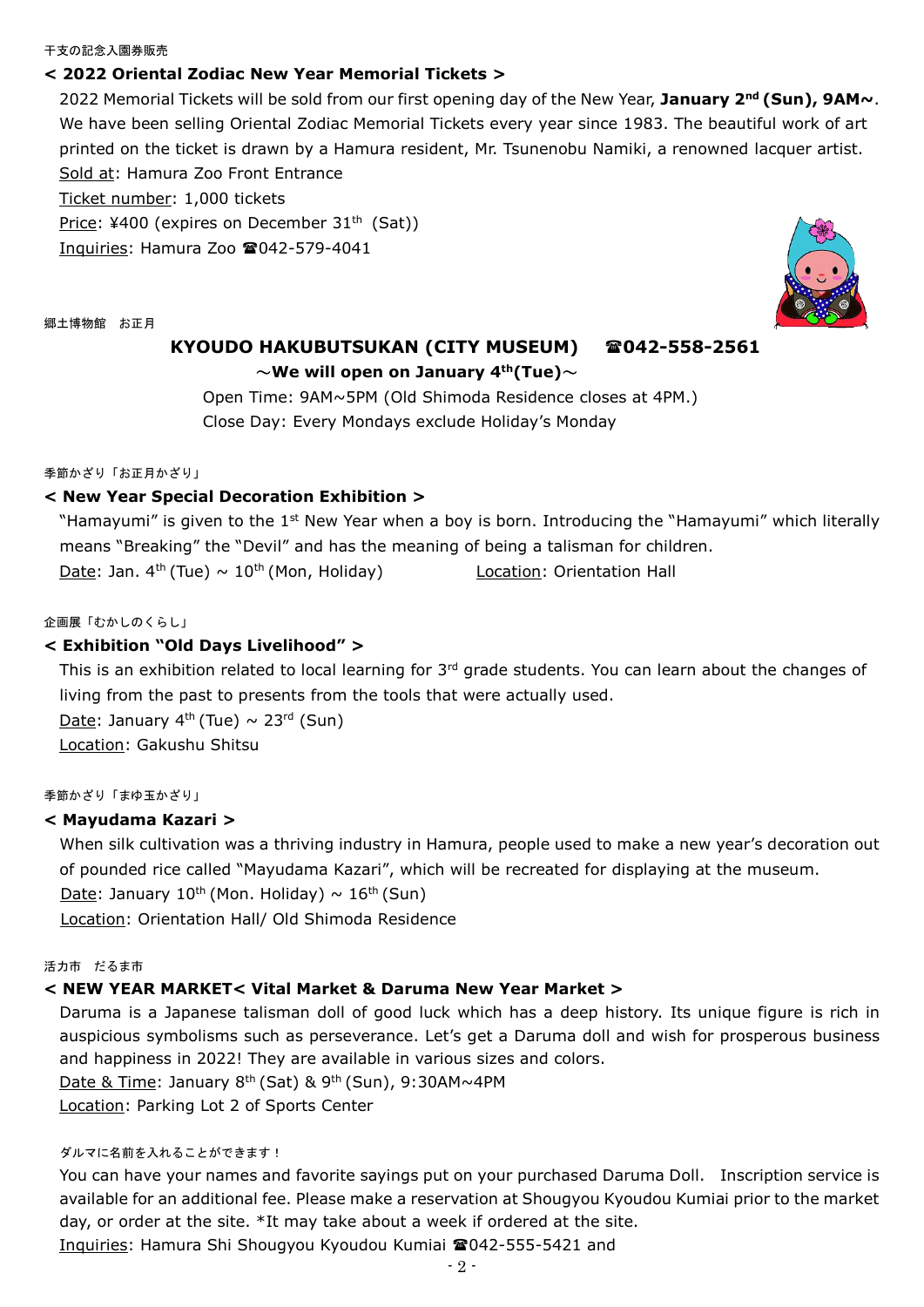#### 農産物直売所の初売り

# **<Nousanbutsu Chokubaijo (Farmer's Market) First Sale>**

Farmer's Market starts First Sale for Fresh Vegetables and Flowers which are farmed by Hamura farmers. Date and Time: January  $6<sup>th</sup>$  (Thu) 9:30AM $\sim$ Inquiries and Location: Nousanbutsu Chokubaijo (Farmer's Market) 2042-579-5467

### 令和 4 年消防出初式

# **< New Year's Ceremony of Fire Brigades 2022 >**

Fire fighters' hose skill demonstrations was on show to the public audience every year in order to improve firefighting skills and show results of daily training. But due to prevent COVID-19 spreading, the scale will be reduced and cannot be viewed by general public this year.

Date & Time: January 9<sup>th</sup> (Sun), 10AM~ Location: Hamura 1<sup>st</sup> Junior High School Inquiries: Bousai Anzen Ka, Bousai Kinkikanri Kakari Ext.207

#### 交通安全推進委員出動式

# **< New Year Parade by the Association for Traffic Safety Promotion >**

The Traffic Safety Promotion Association is performing various activities -- guiding traffic rules in public streets, promotion activities, etc. Due to prevent COVID-19 spreading, the scale will be reduced and cannot be viewed by public.

Date & Time: January  $16<sup>th</sup>$  (Sun), 10:30AM $\sim$ 

Location: Community Center 3rd Hall

Inquiries: Bousai Anzen Ka, Bouhan Koutsuu Anzen Kakari Ext.216

伝統文化交流事業 in ゆとろぎ

# **JAPANESE TRADITIONAL CULTURE at YUTOROGI Inquiries: Yutorogi 042-570-0707**

羽村の祭囃子~伝承される羽村の芸~

# **Hamura Festival Music ~ The traditional Art of Hamura**

"Hamura Festival Bayashi" is a city-designated intangible folk cultural property. At the end of Edo era, village volunteers learned it painstakingly with the masters of musical accompaniment from neighboring villages as maters. While experiencing the decline of the postwar period, the technique and enthusiasm were not lost and transmitted not only in the city but also to outside.

 This time, the demonstrations of various groups including explanations about the history of "Hamura Festival Bayashi". If you live in Hamura, please enjoy the rhythm and tone of musical accompaniment that you have heard once?

Date: February  $13<sup>th</sup>$  (Sun),  $1:30$ PM $\sim$  4:30PM (Door opens at 1PM)

Location: Yutorogi Main Hall (all reserved seats)

Capacity: 648 (application order, require admission ticket)

Performance: Hamura Festival Bayashi Preservation Federation and etc., an organization handed down from inside and outside of the city.

Apply to and Inquiries: Yutorogi 042-570-0707 (exclude holiday's Monday close)

#### ゆとろぎでお正月を遊ぼう!

# **Come to Enjoy the New Years at Yutorogi!**

Date: January 9th (Sun) 11PM~ 2PM

Location: Citizen's Activity Lobby, Communication Square (Kouryu Hiroba)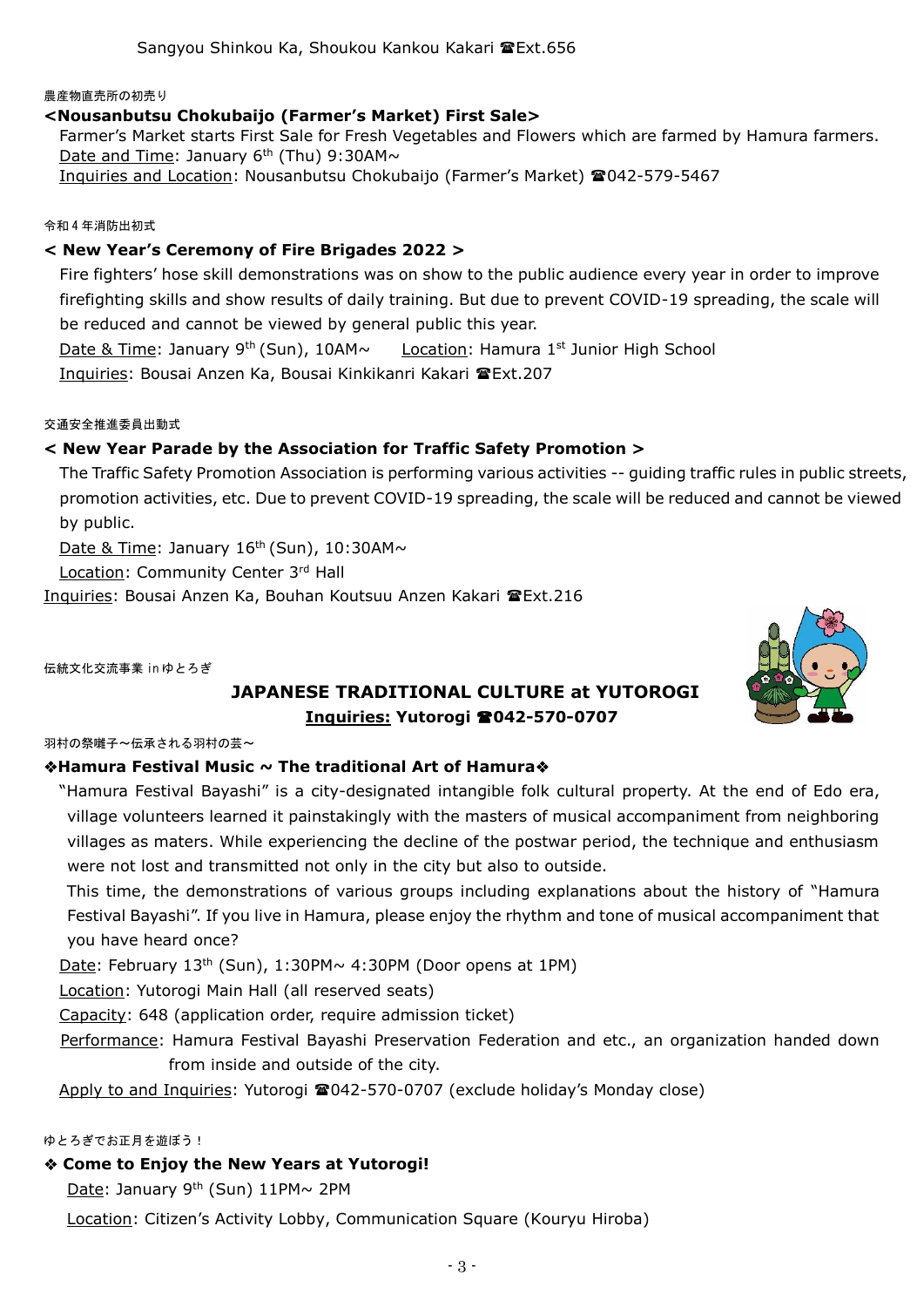Details: Hatsu Gama (Hamura Sado Tea Ceremony Association), Kakizome (Hamura Calligraphy Federation), Hatsu Ike (Hamura Flower Arrangement Association), Koma (Top) Spinning with feathers (Komanotake-Chan), Charity Pottery Sales (Pottery Liaison Committee)

# \*\* Hatsu Gama is ¥100 / per seat

Co-operation: Hamura City Culture Association

### 邦楽サロンコンサート

# **Traditional Japanese Music Salon Concert**

Date: Jan. 9<sup>th</sup> (Sun) NOON  $\sim$  12:45PM

Location: Small Hall **Capacity: First 200** 

Details: Nankin Tamasudare (Nankin Tamasudare Sen no Kai), Koto (Hamura Sankyoku Kai), Shigin / Shodougin, Kappore (Hamura Kappore Sakura Kai)

Co-sponsored: Hamura City Cultural Association, Hamura City Board of Education, and Hamura City Music Federation.

#### コロナ禍でのお正月の過ごし方

# **<How to spend the New Year during COVID-19 disaster?>**

Inquiries: Kenko Ka (in Hoken Center) TExt.624

During the New Year, the movement of people is concentrated, such as returning hometown or visiting the shrine and it becomes easier for people to become "Closed". In addition, it is easy for people to lose attention feel relaxed to increase risk of infection.

Let's live while paying attention as below in meals or others to reduce infection risks  $\sim$ 

- Drinking with a small number of people in short time.
- Please wear mask except while eating.
- Observing the quidelines at the store.
- If you are not feeling well, please refrain from going home or going shrine.
- If you have physical condition changes at hometown, refrain from eating or going out.

If you have symptoms such as fever, cough and any concerns, please consult with your home doctor. If you do not have one, please call **Tokyo Fever Counseling Center 03-5320-4592** 

(Open 24 hours/ day, year round)

# **<"5 Occasions" to increase infection risks>** ~ need to pay attention.

- 1. Social gathering with food and drink.
- 2. Large groups and long-term eating.
- 3. Talking without wearing mask.
- 4. Communal living in a small space.
- 5. Switching of whereabouts.
- **\* Ventilation is also important** ~ open window with 5~10cm space, 5~10 minutes every other 1~2 hour.

# 市役所の手続き **CITY HALL SERVICES**

時間外交付や郵送、コンビニなど便利な方法をご利用ください

# **<For City Hall Processing, please use convenient methods ~ Mail or Convenience Store during off office hours** > Inquiries: Kikaku Seisaku Ka TExt. 313

Insurance of Resident Certificate etc. (Some Saturday service counter are available)

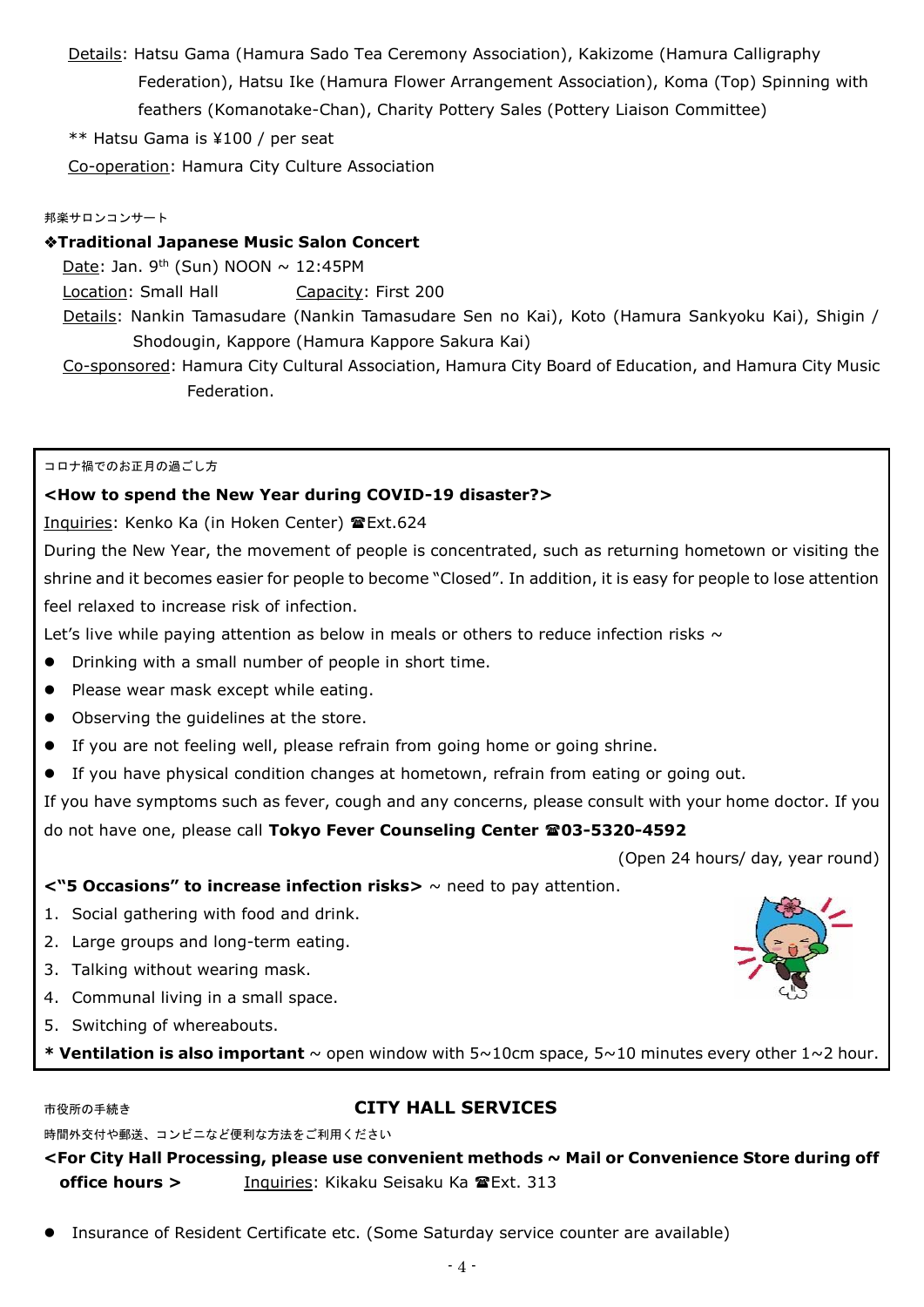| <b>Certificate</b><br>details   | Mail     | <b>Off office hours</b> | Convenience<br><b>Store</b>         | <b>Service Counter</b>                  |
|---------------------------------|----------|-------------------------|-------------------------------------|-----------------------------------------|
| All family<br>register cert.    | ( )      | $\times$                |                                     |                                         |
| Copy or resident<br>register    | ( )      |                         |                                     | Shimin Ka, Uketsuke<br>Kakari           |
| Seal register<br>cert.          | $\times$ |                         |                                     | <b>雷Ext. 121</b>                        |
| Taxation/Tax<br>Exception Cert. | ( )      |                         | $\Delta$ (Only fiscal<br>2021 year) | Kazei Ka, Shiminzei<br>Kakari 雷Ext. 165 |
| Land/ House<br>Evaluation Cert. |          |                         | $\times$                            | Kazei Ka, Shisannzei                    |
| Land/ House Tax<br>Book Cert.   | ( )      | $\times$                | $\times$                            | Kakari 雷Ext. 158                        |
| Tax Payment<br>Cert,            |          |                         | $\times$                            | Nozei Ka雪Ext, 190                       |

Main Procedures such as Notification to City Hall (Some Saturday service counter are available)

| <b>Procedure Details</b>            | Mail                                 | <b>Service Counter</b>                  |
|-------------------------------------|--------------------------------------|-----------------------------------------|
| Moving In/ Transfer Notification    | $\times$                             |                                         |
| Moving out Notification             |                                      |                                         |
| Application for Seal registration   |                                      | Shimin Ka, Uketsuke Kakari<br>雷Ext. 121 |
| or abolition                        | $\times$                             |                                         |
| Change of My Number Card/           | $\times$                             |                                         |
| Basic Resident Register Card        |                                      |                                         |
| <b>Family Register Notification</b> |                                      | Shimin Ka, Uketsuke Kakari              |
|                                     |                                      | <b>雷Ext. 134</b>                        |
| National Health Insurance           |                                      | Shimin Ka, Hoken Kakari                 |
|                                     |                                      | <b>雷Ext. 129</b>                        |
| National Pension                    | ( )                                  | Shimin Ka, Korei Iryo.                  |
| Late Elderly Medicare               |                                      | Nenkin kakari 雷Ext. 140                 |
| Motorized Bicycle etc. registration | $\Delta$ (only for vehicle scrapping | Kazei Ka, Shiminzei Kakari              |
| scrapping procedures                | procedure)                           | <b>☎Ext. 165</b>                        |

You may apply certificate during off hours or off service counters term

Off hour services: Phone reservation during Monday  $\sim$  Friday 8:30AM $\sim$ 5PM (only the same day to receive), you may get certificate  $5:15PM \sim 10PM$  at B1 Security Room.

Getting certificate etc. in convenience store: you may get resident or tax certificate via My Number Card in convenience store.

Mailing procedure: You need not come to city hall but be able get certificate if you confirm to office in advance to make reservation. Please check city official website to get details.

| <b>City Hall Opening Hours</b>                                                                                    | 市役所の開庁時間など |
|-------------------------------------------------------------------------------------------------------------------|------------|
| <u>Monday <math>\sim</math> Friday (exclude Holidays, End and Beginning of Year)</u>                              |            |
| Open Hours: $8:30AM \sim 5:15PM$ ** Reception is till 5PM                                                         |            |
| Saturday Open Days and Hours: The 2 <sup>nd</sup> and 4 <sup>th</sup> Saturdays (starts from January) 8:30AM~Noon |            |
| ** January open days: January 8 <sup>th</sup> (Sat) and 22 <sup>nd</sup> (Sat).                                   |            |

Service Counters: Citizen Section (Shimin Ka), Tax Payment Section (Nouzei Ka),

Taxation Section (Kazei Ka) and Accounting Section (Kaikei Ka)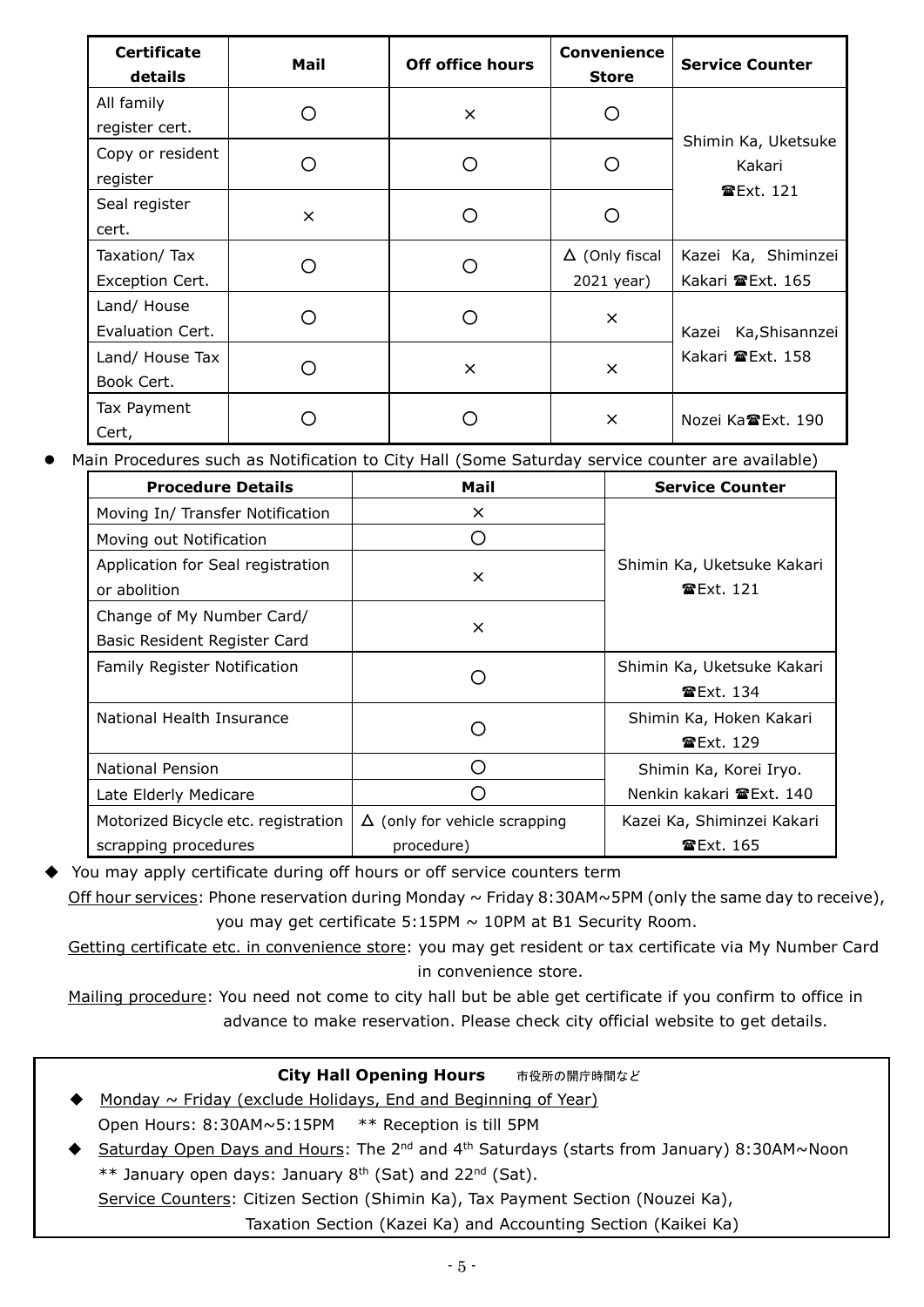#### 新型コロナウイルス感染症生活困窮者自立支援金の申請期間を延長

#### **< Independence Support fund for people in need due to COVID-19 ~**

# **Application term has been extended >**

This service is provided to households that are in need due to the effects of COVID-19, for which the re-lending of the comprehensive support fund implemented by Tokyo Metropolitan Social Welfare Association has been terminated and meet the income, asset and job searching requirements.

# Application term: Till **March 31st (Thu)** (postmark date)

How to apply: please submit or mail application documents to City Hall, Shakai Fukushi Ka, Shomu Kakari

Support fund amount: Single household  $\sim$  ¥60,000 / per month

- 
- 2 persons household  $\sim$  ¥80,000 / per month
- 3 or over persons household  $\sim$  ¥100,000 / per month

Payment term: From Applying month  $\sim$  3 months

\*\* There are others searching job activity requirement, please check city official website to get details. Inquiries: City Hall, Shakai Fukushi Ka, Shomu Kakari @Ext 478

国保・後期高齢 傷病手当金 支給適用期間を延長

### **<Extending the Application Period of National Health Insurance / Late Elderly Injury and Sickness Allowance>**



If an insured person of National Health Insurance and Late Elderly Medical Insurance is infected with COVID-19 or has symptoms such as fever to be suspected of being infected. He/She cannot work for medical treatment, the Injury and Sickness Allowance for the period will be provided when salary is not received. Payment application period has been extended to "Jan  $1<sup>st</sup>$ , 2020 ~ **March 31<sup>st</sup>**, 2022"

\*\* Regarding Payment requirements and application methods, please contact to below inquires.

Inquiries: National Health Insurance … Shimin Ka, Hoken Kakari Ext. 127

Late Elderly Medical ... Shimin Ka, Korei Iryo. Nenkin Kakari TExt. 138

# お知らせ **INFORMATIONS**

# 税金 **TAX**

# **<Tax Return via Smartphone and Personal Computer>** スマホやパソコンで確定申告ができます

An e-Tax operation briefing session which you can create and submit final tax return via smartphone or personal computer through the National Tax Agency website. The IDs required to send final tax return created with e-Tax over the internet.

e-Tax operation briefing session:

**•** People use My Number Card to file tax return

| Date                           | Time                         | <b>Things to Bring</b> |
|--------------------------------|------------------------------|------------------------|
|                                | 1PM $\sim$                   |                        |
| January 15 <sup>th</sup> (Sat) | $\circledcirc$<br>$3PM \sim$ | Smartphone and         |
|                                | $9AM\sim$                    | My Number Card         |
| January 22 <sup>nd</sup> (Sat) | $11AM\sim$                   |                        |

# People use ID and Password to apply tax return without My Number Card

| Date                           | Time            | <b>Thing to Bring</b> |
|--------------------------------|-----------------|-----------------------|
|                                | $2PM \sim$      |                       |
| January 15 <sup>th</sup> (Sat) | 4PM $\sim$<br>つ | Smartphone            |
| January 22 <sup>nd</sup> (Sat) | $10AM\sim$      |                       |

\*\* Location: City Hall East Building 4F Main Conference Room #A.

\*\* Please come 5 minutes before the start time.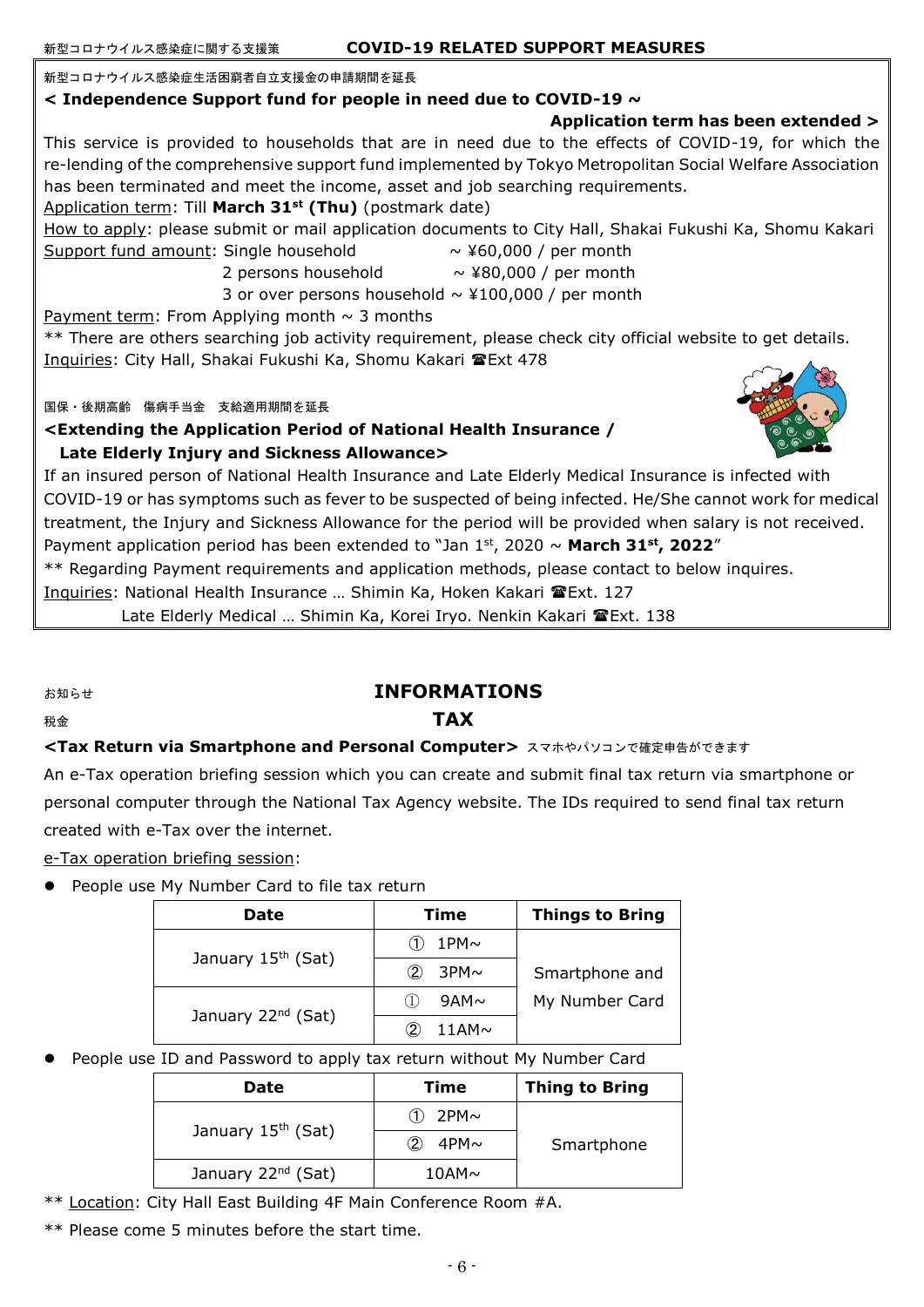\*\* The briefing session is scheduled for about 45 minutes.

# **The issuance of ID and Password ID. パスワードの出張発行**

| Date                           | Time              | <b>Thing to Bring</b>                                   |
|--------------------------------|-------------------|---------------------------------------------------------|
| January 15 <sup>th</sup> (Sat) | $1$ PM $\sim$ 5PM | Identity Verification Document such as Driver's License |
| January 22 <sup>nd</sup> (Sat) | 9AM~Noon          | (unable to issue by attorney individual)                |

\*\* Location: City Hall East Building 4F Main Conference Room #B.

\*\* It can also be issued at the Ome Tax Office or the tax office nearby employment.

# **Supporting to apply My Number Card マイナンバーカード申請のサポートを行います**

If you need to apply, please bring "Notification card (My Number Card issuance application is not separated)".

| <b>Date</b>                    | Time                 |
|--------------------------------|----------------------|
| January 15 <sup>th</sup> (Sat) | $1$ PM $\sim$ 4:30PM |
| January 22 <sup>nd</sup> (Sat) | $9AM \sim 11:30PM$   |

\*\* Location: City Hall 1F, Citizen's Division, Receptionist (Shimin Ka, Uketsuke Kakari)

\*\* Please use the entrance on the Ome Line side B1 FL of city hall on January 15<sup>th</sup> (Sat).

Inquires: About e-Tax: Ome Tax Office, the 1<sup>st</sup> Individual Taxation Department  $\hat{a}$  0428-22-3185 (please select "2" according to the automatic voice)/ Kazei Ka, Shiminzei Kakari <sup>16</sup>162 My Number Card Application  $\sim$  Shimin Ka, Uketsuke Kakari  $\mathbf{\hat{m}}$ 123

# **<For those who filed Final Tax Return in last year> 昨年 潘定申告をした方へ**

For those who filed a Year 2020 final tax return by e-Tax, created and printed out the tax return documents at "Final tax return preparation corner" and consultation at city hall consultation hall or tax accountant, Ome Tax Office will not send Year 2021 tax return form to them.

\*\* To prevent the spread of COVID-19, please use e-Tax or mail to file your tax return.

\*\* Form will be distributed at the city hall from January 21<sup>st</sup> (Fri) at 1F Citizen Hall.

Inquiries: Ome Tax Office, the 1<sup>st</sup> Individual Taxation Department **1** (0428-22-3185 (please select "2")

according to the automatic voice)

#### 固定資産税に関する届け出・申告など

# **< Property Tax – necessary status reports and tax deductions >**

**● Report of Demolished Property** 取壊し家屋(建物)の届け出

When you have all or part of your registered residential property demolished, please file a Lost Property Registration (Messhitsu Touki) without delay, otherwise, property tax will continue to be imposed towards the demolished (non-existing) property.

**● Residential Land Property status report till January 31<sup>st</sup> (Mon)** 住宅用地などの申告は1月31日(月)まで When any of the following cases apply occurring in 2021 to your land property, please file a required report. ・ Changed the use purpose of your land property from commercial to residential

- ・ Purpose of your land property is no longer residential
- ・ Built a real estate for business, expanded housing structure within your (former) residential land property

・ Changed your residential real estate to a property of commercial use

**● Special Measures for Real Estate Demolition, Rebuilding in Progress** 住宅建替え中の住宅用地の特例 If you demolish a residence before evaluation date (January  $1<sup>st</sup>$ ), and are rebuilding on the same lot, you may be eligible for special tax reduction for residential property. Certain conditions apply.

# ◆ Property Tax Reductions 固定資産税 (家屋) の減額措置

- ・ Property Tax Reduction for Barrier-Free Renovation 住宅バリアフリー改修
- ・ Property Tax Reduction for Seismic Retrofitting 住宅耐震改修
- ・ Property Tax Reduction for Energy-Saving Renovation 住宅の省エネ改修

Please apply property tax reductions qualify above conditions within 3 months after finishing remodeling.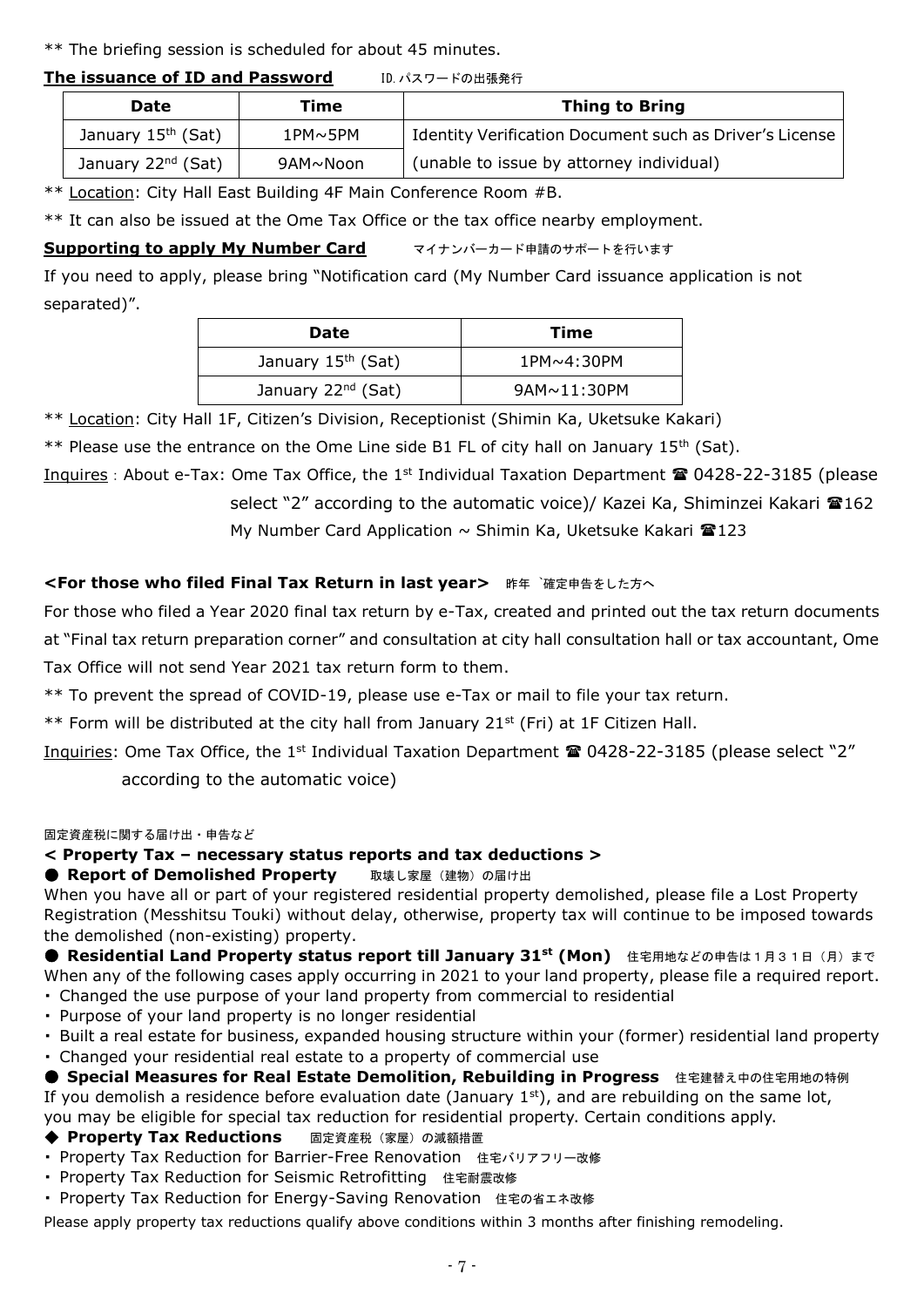軽自動車税(種別割)の継続減免回答書の提出をしてください。

# **<Light Vehicle Tax's submission of continuous reduction and exemption respond>**

For vehicles that received the light vehicle tax exemption in 2021, city will send an inquiry to confirm whether the exemption can be continued in 2022. Please fill out the enclosed response form and send back.

Delivery term: Early January

Methods to answer: Mail back or directly submit

Answer Deadline: January 31<sup>st</sup> (Mon)

- \*\* If no respond by deadline, exemption will be stopped
- \*\* If the tax exception does not approve, tax payment notice will be sent in early May. If continuous tax exception is approved, tax exemption decision notice will be sent in early June.

Inquiries: Kazei Ka, Shimizei Kakari Ext. 165

# こども **CHILDREN**

# < Notification of School Designation and Entrance Date > 入学期日および学校指定通知の送付 Notification of School Designation and Entrance Date (入学期日および学校指定通知書) will be mailed to the households of children who are newly entering to an elementary or a junior high school from April 2022. Eligibility:

- Elementary school: Children born between April  $2^{nd}$ , 2015 and April  $1^{st}$ , 2016
- Junior High School: Children born between April 2<sup>nd</sup>, 2009 and April 1st, 2010
- ◆ If you don't receive the notification by late January, or if you apply to the following, please contact us.
- ◆ If any of the following cases apply to you,
	- $\cdot$  Home address will change due to moving before the end of March.
	- Your child will be admitted to a private school.
	- Foreign resident whose child is planning to enter to a Hamura City municipal school.
	- Home address is within the Yokota Air Base.
- ◆ You can request to change the designation of school if you have any of the following reasons.
	- The family has a definite plan to move out of the current school district to another.
	- Your child is graduating from an elementary school located outside of the school district of the current residence, and wishes to continue on to a junior high school within the current school's district.

Inquiries: Gakkou Kyouiku Ka, Gakumu Kakari Ext.358.

声優の仕事について聞いてみよう ! 青少年応援プロジェクト@羽村 (夢チャレンジセミナー)

# **<Talking about Voice Actor Works ~>**

# **Youth Support Project ~ @Hamura (Dream Challenge Seminar)**

A lecturer who is active in Voice Actor of popular anime broadcasted all over the world talks about his profession enthusiastically.

Date and Time: Feb 5<sup>th</sup> (Sat) 1:30PM~3PM

Location: Community Center 3F Hall

Eligibility: Hamura Residents of Elementary students  $\sim$  Junior High School students

Capacity: 60 people (drawing if there are many applications)

Things to bring: Writing utensils and exercise clothes

Lecturer: Mr. Michitaka Kobayashi (voice actor)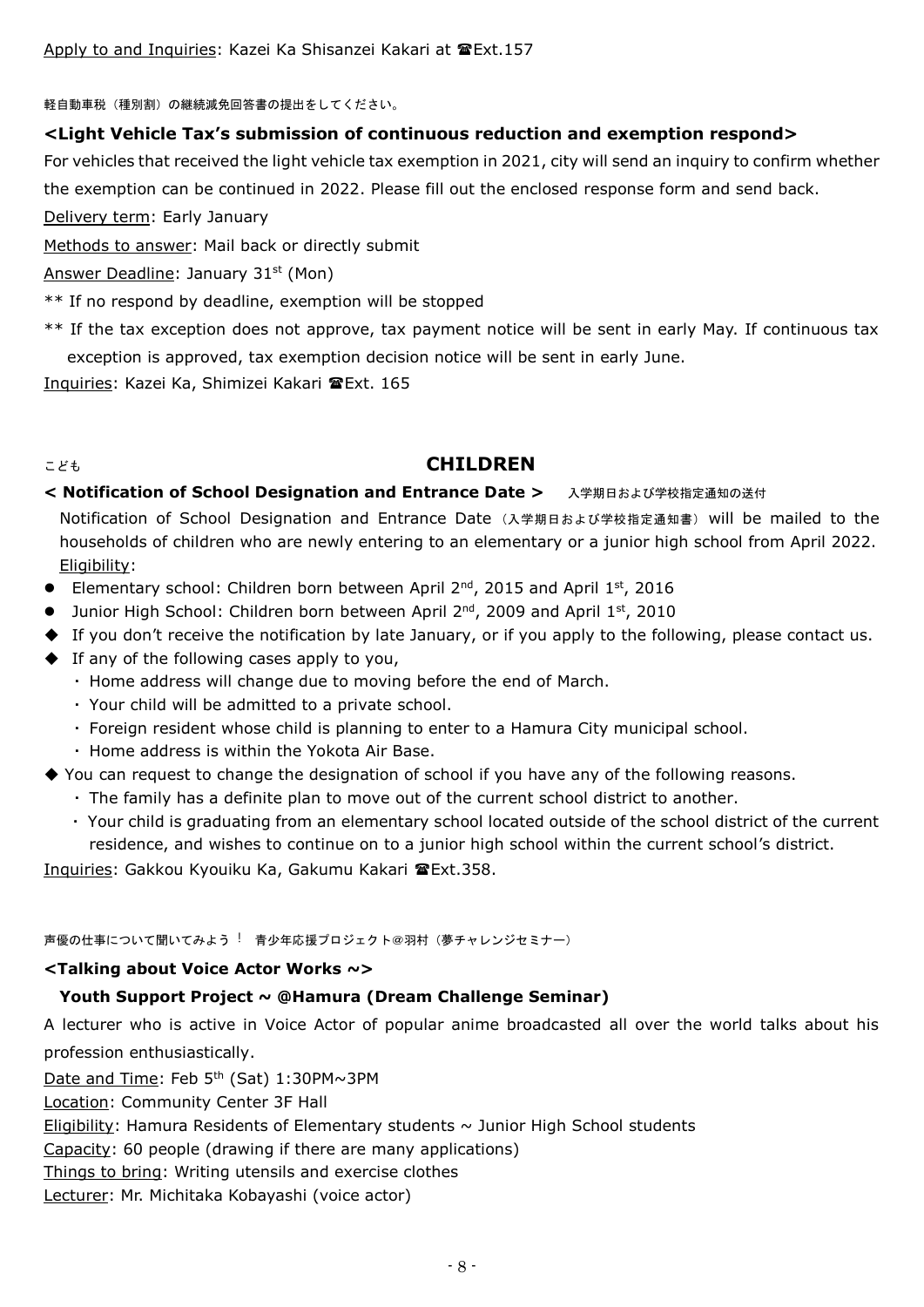How to apply and Inquiries: Till Jan 14<sup>th</sup> (Fri) 5PM, please fill in application form distributed in Hamura City Elementary schools, Junior high schools and public facilities, send out via fax, come directly to Jido Seshonen Ka Kext.262 or mail. Fax: 042-554-2921, 〒205-8601 Hamura City Jido Seshonen Ka \*\* Application form may be downloaded from City hall official website.

「防災とボランティア週間」~1 月 17 日は防災とボランティアの日~

#### **<Disaster Prevention and Volunteer Week>**

#### **~ January 17th is Disaster Prevention and Volunteer Day**

In the wake of Hanshin-Awaji big earthquake of 1995, January 17<sup>th</sup> was set up to be "Disaster Prevention and Volunteer Day" and January 15<sup>th</sup>  $\sim 21^{st}$  to be Prevention Week to aim of deepening awareness and strengthening preparedness for disaster prevention activities.

Take this opportunity to review familiar disaster prevention measures, including prevent furniture from falling and moving. In addition, let's acquire disaster prevention action ability so that people can act without hassle in emergency occurred. People can learn at home "Remote Disaster Prevention Learning"! Inquiries: Fussa Fire Station Prevention Division 2042-552-0119

### **MAIN LIBRARY 042-554-2280**

絵本関連講座 ~絵本ストーリーをつくってみよう

**< Course of Picture Books > ~** Let us make a picture book story

Create a story of the picture book, considering the outline and transition of the story.

Date and Time: February 5<sup>th</sup> (Sat), 19<sup>th</sup> (Sat) and 26<sup>th</sup> (Sat) 2PM~4PM

Location: Yutorogi Kouzashitsu (Lecture Room) 2 and Sousakushitsu (Creative Room) 2

Eligibility: The  $5<sup>th</sup>$  grade or over students who are interested in picture book

Capacity: 20 (in order of application)

Things to bring: Writing Utensils

Lecturer: Ms. Mako Taruishi (picture book writer, children's literature illustrator)

How to Apply: Starting from January 7<sup>th</sup> (Fri) (outside of Hamura January 11<sup>th</sup> (Tue)) 10AM~, please call or come to Main Library 1F counter.

# **< Library temporary close for organized books >** 館内整理日(休館日)

Date: January  $18<sup>th</sup>$  (Tue)

# **YUTOROGI 042-570-0707**

**Citizen's Course** 市民講座「親子で楽しむ英語遊び」 **<Parents and Children enjoy to play together in English>** Parents and children enjoy in singing or simple game to learn English together. Date & Time: February 20<sup>th</sup> (Sun), 10AM~10:40AM or 11AM~11:40AM Location: Yutorogi 3F nursery room Eligibility: Age  $2~4$  children and guardian (1 pair up to 2 persons) Capacity: 4 pairs for each class (in order of application) Fee: ¥500 / each pair Thing to bring: Writing utensil Lecturer: Mr. Hayumi Ozeki (Tamagawa University, Faculty of Education) How to Apply and Inquiries: Starting from Jan  $4^{th}$  (Tue) (Non-resident of Hamura starts Jan  $11^{th}$  (Tue)) 9AM~ 8PM, please come or call to Yutorogi <sup>2</sup> 042-570-0707

# フレッシュランド西多摩 **FRESHLAND NISHITAMA 042-570-2626**

**< New Year Gift Give Away! >** 新春入館者プレゼント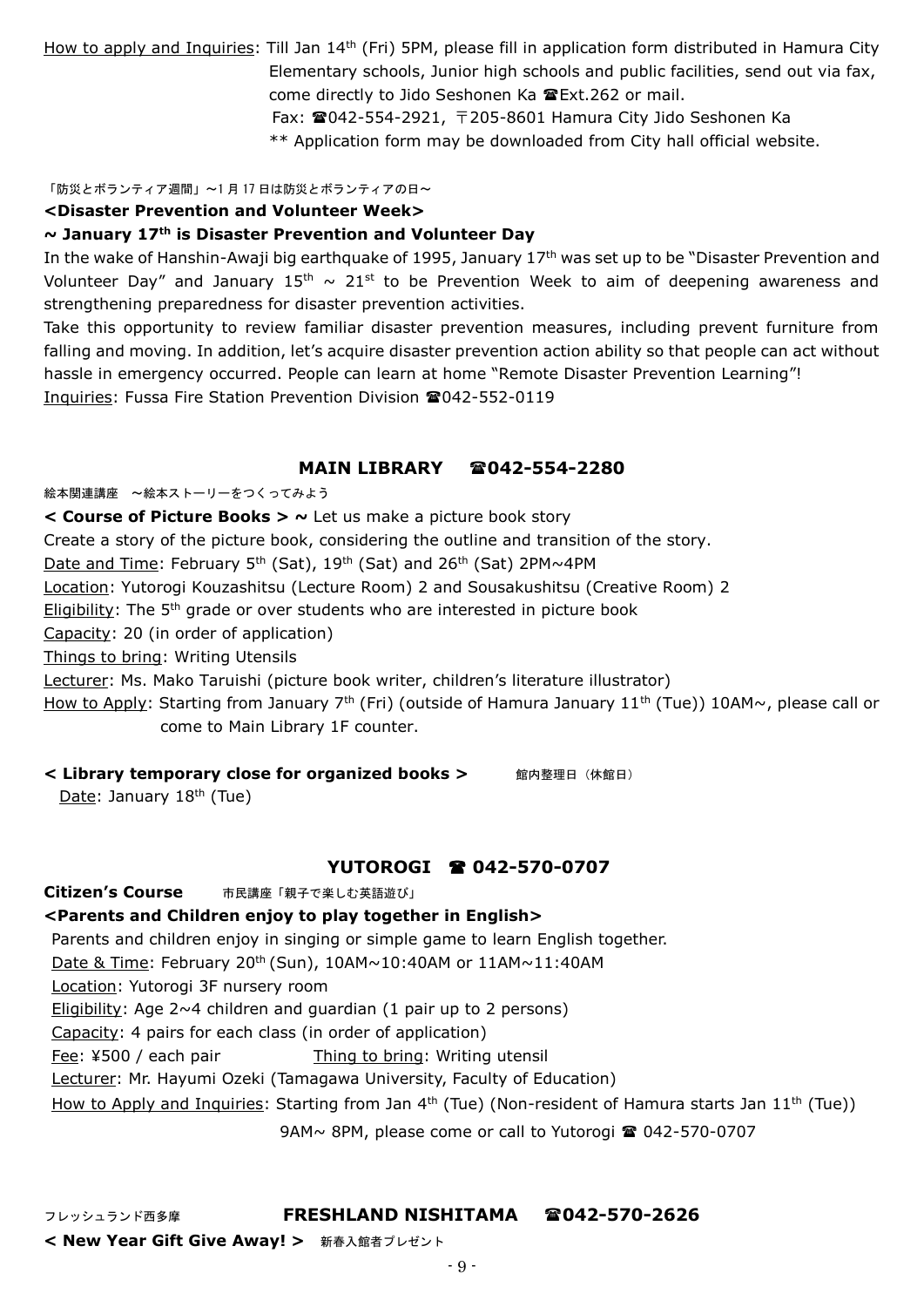# Date: From January 2<sup>nd</sup> (Sun)

Come to Fresh Land on these dates and get a New Year gift! (Limited availability) \*Bath opens on January 2<sup>nd</sup> (Sun) from Noon, and other facilities from January 5<sup>th</sup> (Wed).

# **< New Year's Art Exhibition >** お正月作品展示

Scissor Art, and Origami created as New Year's Ornaments will be on display.

Date: January  $2^{nd}$  (Sun)  $\sim 10^{th}$  (Mon)

# **<Photos Exhibition>** 写真作品展

Date: January 12<sup>th</sup> (Wed)  $\sim$  23<sup>rd</sup> (Sun)

\*\* Please check to official Website for class schedules.

# 子育て **CHILDREN**

[ちょこっと広場」を利用してください

# **< "Chokotto Hiroba" Consultation Services- Require Reservation >**

The Child Rearing Consultation Service offered by Clinical Psychologists assigned from Hamura City Child And Family Support Center (Kodomo Katei Shien Center), "Chokotto Hiroba" are offered to city citizens. Please feel free to visit to talk about your child's psychological development, parent's mental stress and etc. In addition to the general consultation, they provide more detailed consultation about the various matters related to the growth by addressing the specific needs of your child.

こころの相談 (臨床心理士)

◆Consultation for Emotional Wellbeing of Your Child ~ "Kokoro No Soudan"

| Date and Time                                                                        | Capacitv | Location             |  |
|--------------------------------------------------------------------------------------|----------|----------------------|--|
| January $5^{th}$ (Wed) $\bigcirc$ 10AM $\bigcirc$ 11AM   1 (in order of application) |          | East Children Center |  |
|                                                                                      |          |                      |  |

ことばの相談(言語聴覚士)

♦Consultation for speech and hearing Concerns (speech therapist) of Your Child

| <b>Date</b>                                                                              | Capacity                                              | Location     |
|------------------------------------------------------------------------------------------|-------------------------------------------------------|--------------|
| January 14 <sup>th</sup> (Fri)<br>$(1)$ 9:30AM $(2)$ 10:45AM<br>2 1:15PM<br>$(4)$ 2:30PM | One person for each time<br>(in order of application) | Hoken Center |

\*\* City official website is posted the whole year schedule.

To make a reservation, please call the Kosodate Soudan Ka, Soudan Kakari at the below #(Hoken Center). Inquiries: Kosodate Soudan Ka, Boshi Hoken. Soudan Kakari, @Ext. 694

#### 1 歳児教室「1 歳ちゃん♪ 集まれ~!」

# **< The 1 Year-Old and Parent Get-Together Group >**

The "Happy" Kosodate Chiiki Houkatsu Center (Regional Family Support Center) will hold a get-together for fun class geared toward 1 year old kids and their parents. They will offer tips on how to stop breast feeding or about safety, and the child can play with other children.

Date and Time: January 25<sup>th</sup> (Tue), from 9:30AM  $\sim$  11AM Location: Hoken Center

Capacity: First 8 (in order of application) Priority for applicants of the  $1<sup>st</sup>$  time to participate

\*\* Admission are not allowed for Siblings of participating child.

Things to Bring: Boshi Kenkou Techou (Maternal Handbook), Bath Towel and Beverage

Application and Inquiries: Starting from January 5<sup>th</sup> (Wed) 9AM~, please call or come directly to Kosodate Sodan Ka, Boshi Hoken. Sodan Kakari, TExt. 695

# **HOKEN CENTER 042-555-1111 Ext.622**

# **< The 32nd Hamura Blood Donation Campaign >** 第32回献血キャンペーン

Date & Time: January 19th (Wed), 10AM~Noon, 1:15PM~4PM

Location: JR Ozaku Station East Entrance Multiple Purposes Square Cuantity: 200ml

Eligibility: Age  $16~69$  (Those over age 65 or older without a donation record in the past 5 years (age 60~64) are

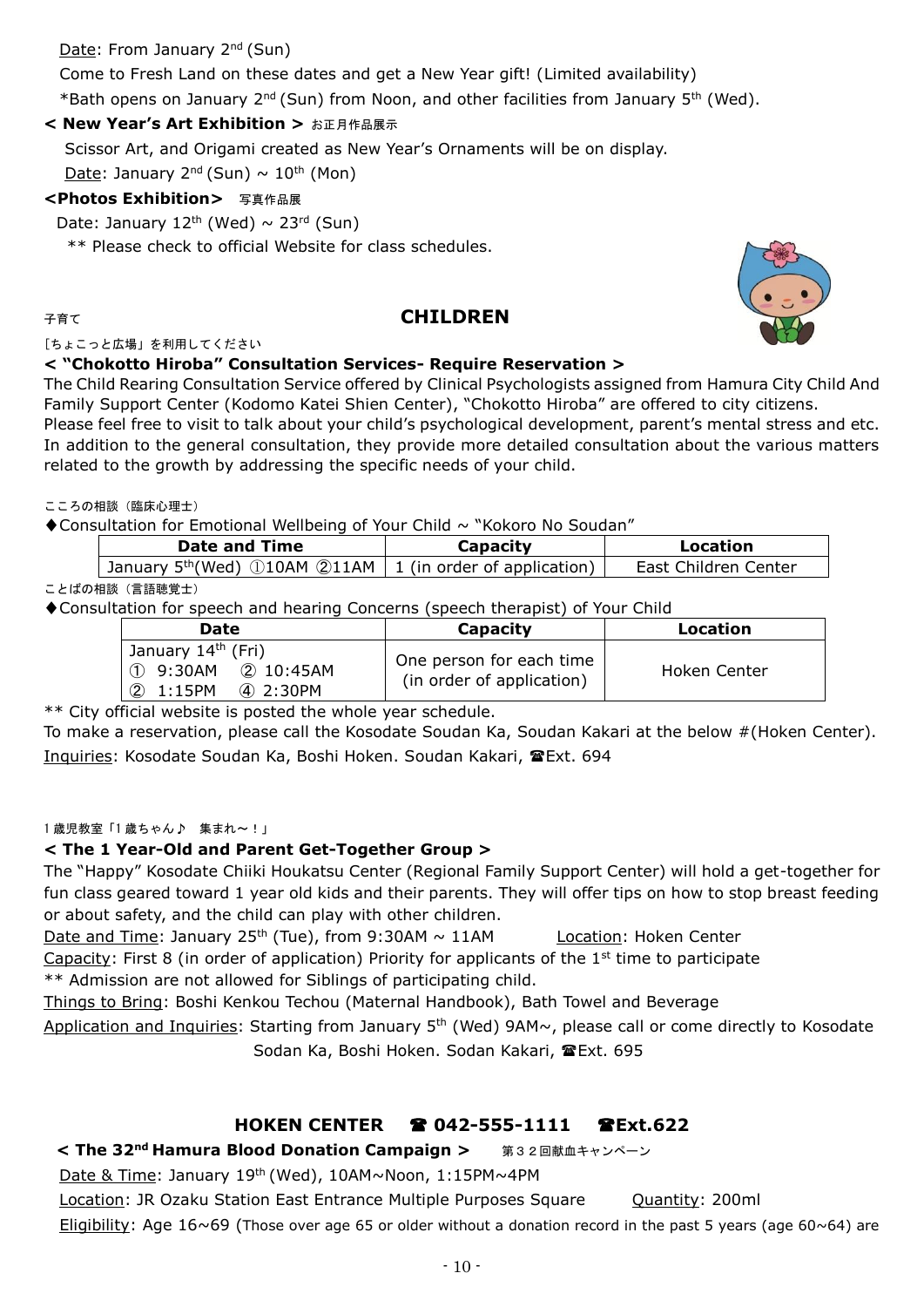ineligible) \*No reservation required. \*No parking near this site.

# < Tachikawa Blood Donation Center > 立川献血ルームも献血できます

Tachikawa Kenketsu Room is a facility open daily where you can stop by and contribute to Blood Donation. Location: Tachikawa Blood Donation Center (2-7-17 Akebonocho, Tachikawa Shi) 2042-527-1140. (B1 floor of Mauri.Inoue Kyodo building)

Inquiries: Kenko Ka (in Hoken Center) Ext. 622

後期高齢者医療制度の被保険者へ

# **NOTIFICATION TO LATE-ELDERLY MEDICAL INSURANCE SYSTEM MEMBERS for MEDICAL EXPENSE Kouki Koureisha Iryou Hoken IryouHi Tsuuchi**

The medical expenses notification describes the medical treatment date, medical institution name, expenses (100%), co-pay amount etc. It will be sent in late of January, so please check details.

Eligibility: As of December  $1<sup>st</sup>$ , 2021, those who is qualified as an insured person for Tokyo Metropolitan late elderly medical insurance and 12 months (from September, 2020~ August, 2021) medical expenses (own expense + insurer's expense) exceeds ¥50,000.

- Not sending to all inured persons.
- When you file tax return (medical expense deduction), if you attach medical expense notification, you may omit to fill in "Statement of Medical Expense Deduction".
- $\bullet$  Medical treatment statement from September  $\sim$  December, 2021 will be shipped the following year. If you need to file tax return, please prepare a separate "Statement of Medical Expenses Deduction" based on receipt and attach. (In this case, the receipt for medical expenses must be retained for 5 years from the final tax return deadline.)

Inquiries: Tokyo Metropolitan Kouki Koureisha Iryou Kouiki Rengou Otoiawasei Center 20570-086-519 or Shimin Ka Kourei Iryou · Nenkin Kakari, TExt. 140

# [支援の必要な子どもを、共に育てる/別に育てる」~子どもたちの共生社会をめざして~

# **< Raising children in need together / or raising separately > ~**

# **Aiming for a symbiotic society for children**

■ Facial year 2021 Lecture of Children Developmental Support Lecture When considering the growth of all children, let us think about the support form of each wants to aim at. Date and Time: January 20<sup>th</sup> (Thu) 2PM~4PM

Location: Yutorogi Small Hall

Eligibility: Hamura Residents and workers who are interested in the theme of Development Support or Lecture.

Capacity: 100 (in application order)

 Lecturer: Ms. Yumiko Saotome (Pediatrician, public Fussa Hospital, director of Child Abuse Prevention Center)

How to apply: Starting from January 4<sup>th</sup> (Tue) 9AM~5PM, please call, fax, E-mail or come to Kosodate

Soudan Ka, Boshi Hoken. Soudan Kakari (in Hoken Center) TExt. 694 Fax <sup>2</sup>042-554-4767, Email address: s302000@city.hamura.tokyo.jp

# **HAMURA ZOO 042-579-4041**

#### New Year Greetings ~ 新年のごあいさつ

Happy New Year! This year's zodiac is "TORA tiger". Unfortunately, there is no tiger in Hamura Zoo, but the tiger family "Serval" and "Siberian Lynx" will welcome you in New Year. (Serval name "Yuki" beautiful lady